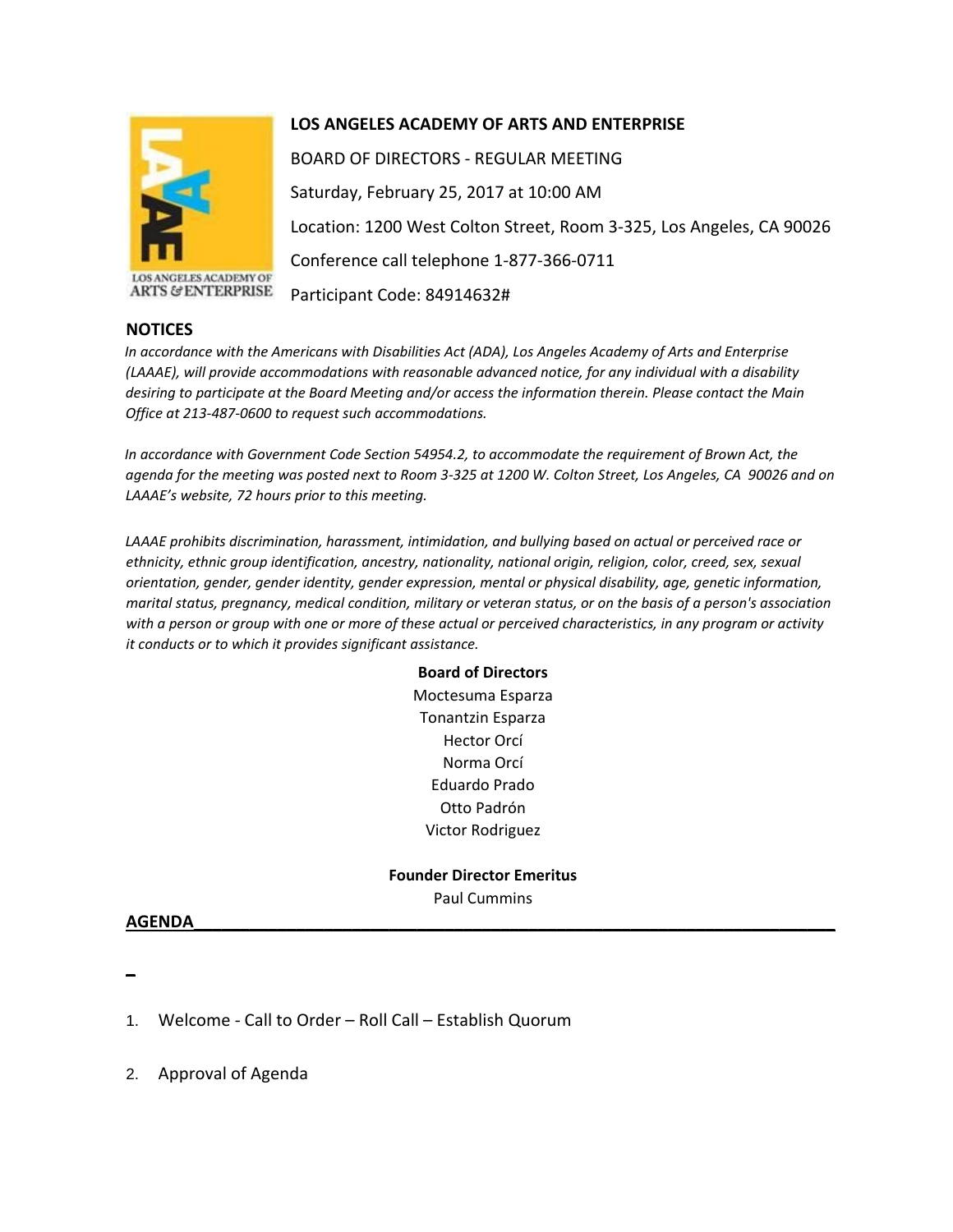- 3. Approval of Previous Meeting Minutes
	- a. January 25, 2017
- 4. Principal Update
	- a. Enrollment Update
	- b. Academic Update
	- c. Recruitment Plan Update
- 5. Stakeholder Update
- 6. Public Comment
- 7. Old Business
- 8. New Business
	- a. Approval of Financial Reports
		- i. Balance Sheet
		- ii. Income Statement
		- iii. Budget to Actuals
		- iv. Cash Flow
		- v. Check Register
- 9. Determination of Response to Preliminary Proposition 39 Offer for 2017-18
- 10. Ratification of Independent Auditor Contract- Christy White and Associates Engagement

Letter for 2017-18/2018-19